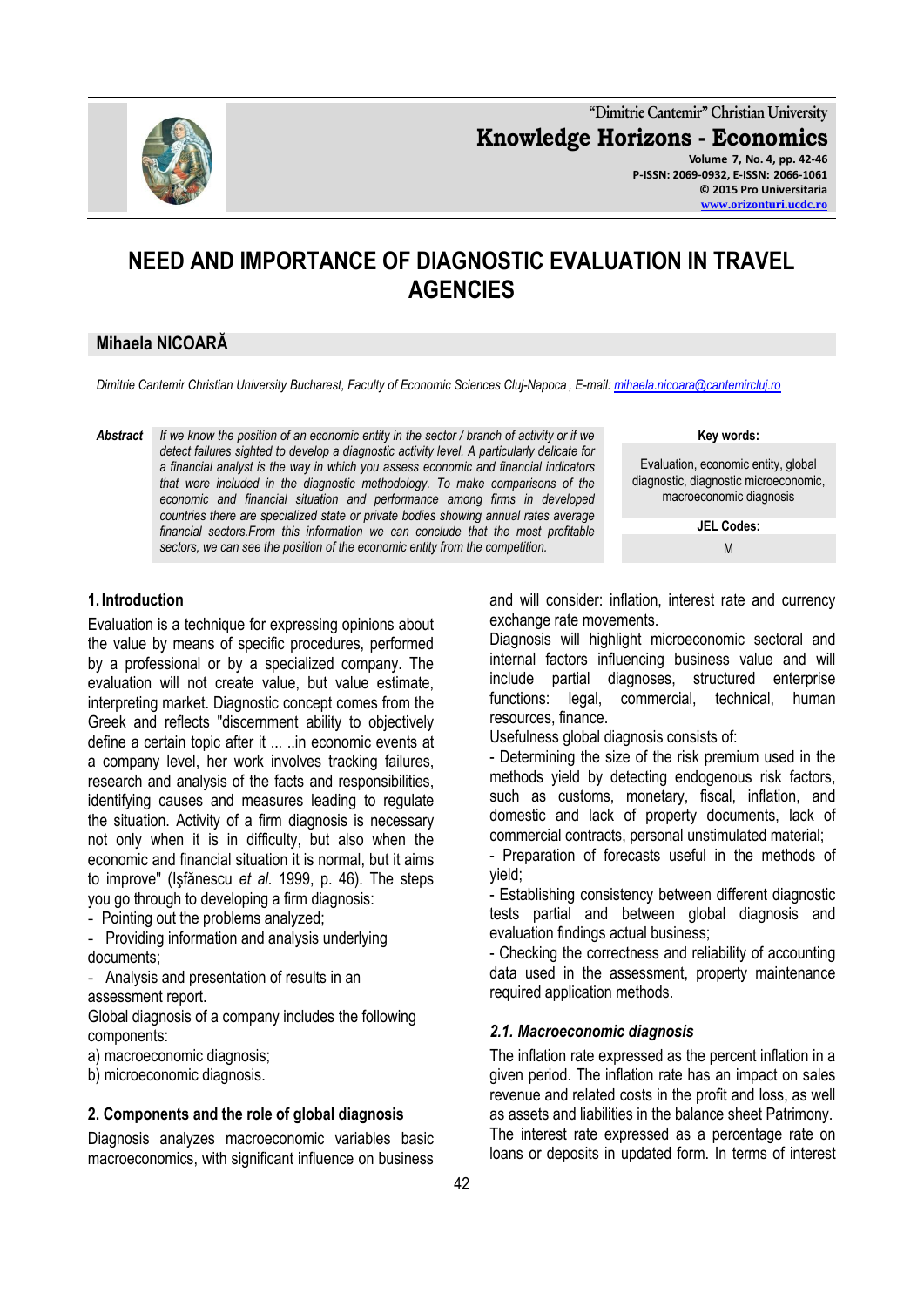rate interest rate risk is assessed and how it influences the economic entity's assets and liabilities and receivables denominated debt as bonds or other securities, listed, but also influence financial charges and income of the kind interest.

If we find that interest rate increases, the increasing interest and financial charges on the valuation date for existing debts contracted at a variable interest rate, or the same effect, for debts to be achieved in the future, contracted at a variable rate or fixed.

If the interest rate falls and the company is in debt to fixed rate, it loses in relation to competitors who can get cheaper resources.

Exchange rate brings influences related to business operations, financial operations and risk related to economic or competitive. Are affected assets and liabilities in foreign currency, whether from commercial operations of the kind of export or import, or the financial operations of the kind of contract or lending.

If during the currency of denomination of any export sales decrease and if he wants to keep the initial profit margin, then you need to increase sales prices to get the same profit and thus lose its competitors prices that will lower.

# *2.2. Microeconomic diagnosis*

This type of diagnosis, carry out the following partial diagnoses: Legal diagnosis, diagnosis trade, technical diagnosis, the diagnosis of human resources, accounting diagnosis.

Diagnosis is designed to verify legal issues regarding business activity or asset being valued (law on the establishment, operation, association, etc.), which involves the analysis of specific elements in the following areas:

- Commercial law, for which analyze the economic entity leases, rental, lease, license;

- Civil law, for which analyze the economic entity acts of ownership of assets;

- Tax law, where the economic entity analyze information on the last review);

- Labor law, where the economic entity analyze individual and collective labor contracts, civil contracts etc;

- Environmental law, a field in which we analyze the economic entity, damages, interest payment, compensation).

Technical diagnosis involves checking at least the following general aspects: the conduct of the production process, tangible aspects etc.

Diagnosis and management of human resources firm aims to identify human resources in terms of evolution, structure, behavior and their efficient use and management team of the economic entity.

Commercial Diagnosis follow the development of sales, sales analysis on products and markets, analysis of enterprise customers, competition study, analyze enterprise suppliers etc.

Diagnosis economic and financial - has a very important role in the evaluation process and aims:

- Summarizes findings from analyzes carried out in other parts of diagnosis;

- Liaising in relation diagnosis and application of evaluation methods (in particular, methods yield).

Financial analysis of the activity of the economic entity can be made taking into account a number of indicators.

2.2.1. Working capital needs for working capital, net cash, net situation in the diagnosis and their role of economic and financial

The working capital need of working capital, net cash position and net financial balance are fundamental indicators that express the state of the economic entity at a time. These indicators are calculated based on the balance sheet, financial accounting document summary. Compare BSI active with the passive.

If you want to see what is the state of balance or imbalance of the economic entity in the long term we use in determining the working capital.

Financial working capital (FWC) is calculated as the difference between long-term liabilities and assets of the economic entity with greater liquidity within a year. Long-term liabilities are those with maturities greater than one year, and assets with greater liquidity within one year relates to intangible assets or other assets not included in the balance sheet, liquidity term exceeding one year .

Financial working capital can also be calculated as the difference between current assets (including cash assets) and liabilities assets (including cash liabilities).

Cash assets (CA) comprise the actual liquidity (availability) and potential investment securities nature (PIS).

Treasury liabilities (TL) include current bank loans

FWC = Long-Term Liabilities – Long-Term Asset; (1)

or

FWC = Current Assets (including cash assets) - Current Liabilities (including treasury liabilities).

FWC = Own FWC + FWC borrowed (2)

Working capital expresses its own financial financial independence travel agency, insofar as the equity of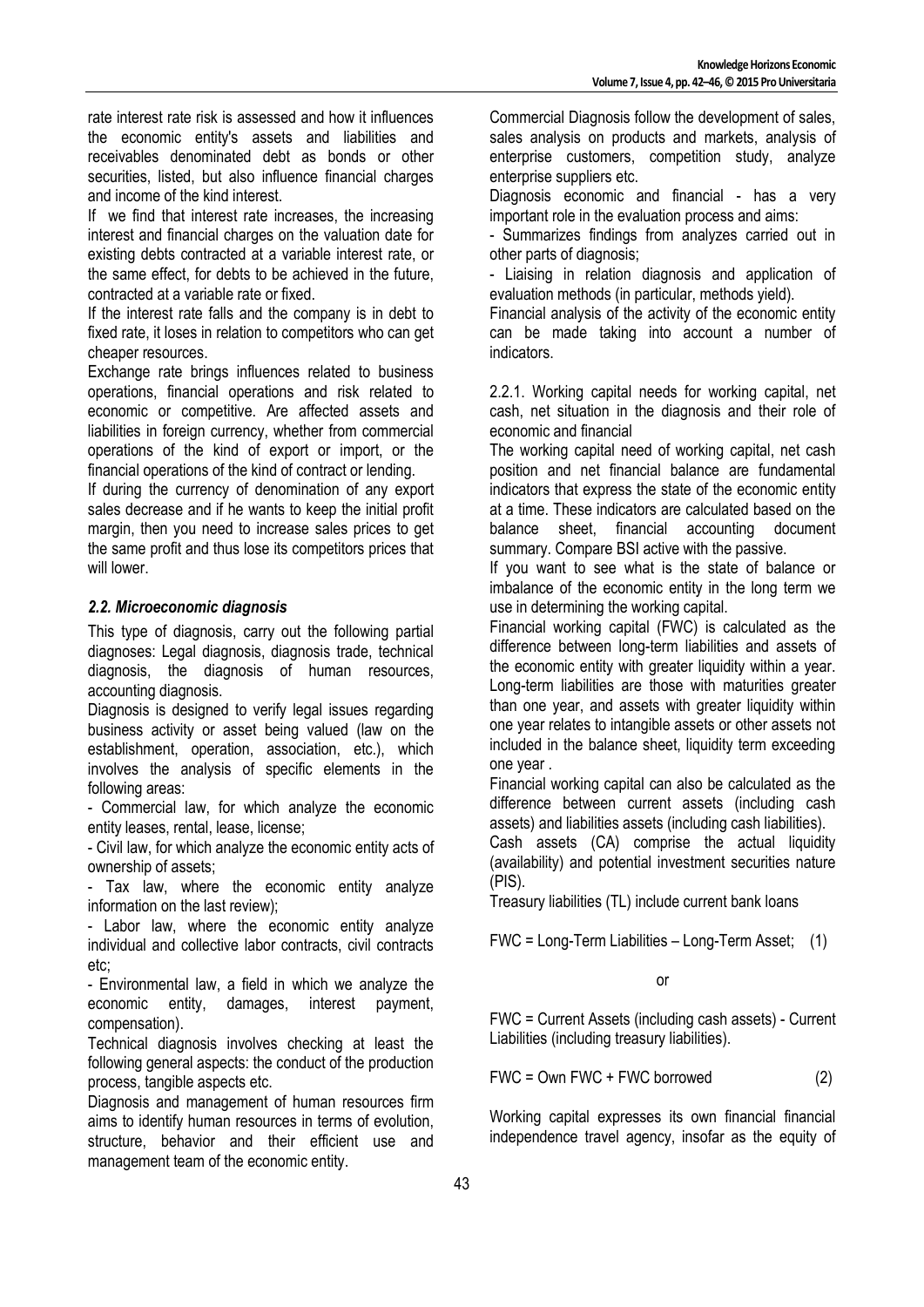the economic entity participating in the long-term financial balance.

The working capital loan financial expresses how longterm capital borrowed contribute to achieving long-term financial balance.

Own FWC = Equity - Long-Term Assets (3)

Equity capital  $+$  reserves = regulated  $+$  current investment subsidies  $\pm$  result  $\pm$  revaluation reserve to retained earnings + + reserves - own shares + gains related to equity instruments - allocation of profits losses related to equity instruments.

*Working capital (WC)* is determined as the difference between sustainable resources and stainable means, or the difference between permanent capital and assets.

The revolving fund is an indicator steady state or imbalance of an economic entity in the long term.

The revolving fund is intended that part of the permanent capital and used to finance current operating activities.

WC = sustainable resources - means of support; (4)

and

WC = Permanent capital - assets; (5)

Permanent capital = equity + medium- and long-term debt.

Total Capital = Equity + Public property; Equity (net assets or net position) = total assets liabilities:

Heritage gross = net assets + liabilities;

Another method for determining working capital:

WC = Current Assets (including AT) - (Operating Liabilities + External Debt Exploitation + Treasury Liabilities) (6)

Short-term financial equilibrium is expressed by means of the need for working capital.

The need for working capital (NWC) shows far as using the proper maturity treasury assets or liabilities can cover flows that are due.

The need for working capital is an asset that shows current assets to be financed from the working capital. It highlights the difference between the financing needs of the operating cycle (inventories and receivables) and operating liabilities to suppliers, the state budget, employees, etc.

FWC = temporary needs (excluding treasury activities) - Temporary Resources (Assets Less Cash); (7)

and

FWC = Current Assets (except AT) - Current Liabilities  $(\text{less PT})$ . (8)

and

FWC = Operating FWC + Outside the Exploitation FWC (9)

Operating FWC = Operating Assets - Operating Current Liabilities (10)

Outside the Exploitation FWC=Current Assets - Current Liabilities Outside the Exploitation. (11)

Net cash (NC) shows that at the end of the financial year and the date of the annual financial statements of the economic entity has cash surplus or deficit.

$$
TN = FR - NFR; \tag{12}
$$

and

$$
TN = AT - PT
$$
 (13)

Situation business value that expresses net returns of members and shareholders if the economic entity should be abolished and is calculated as the difference between total assets and liabilities.

# *Application:*

Presumably, the balance sheet, we have the following situation (table 1):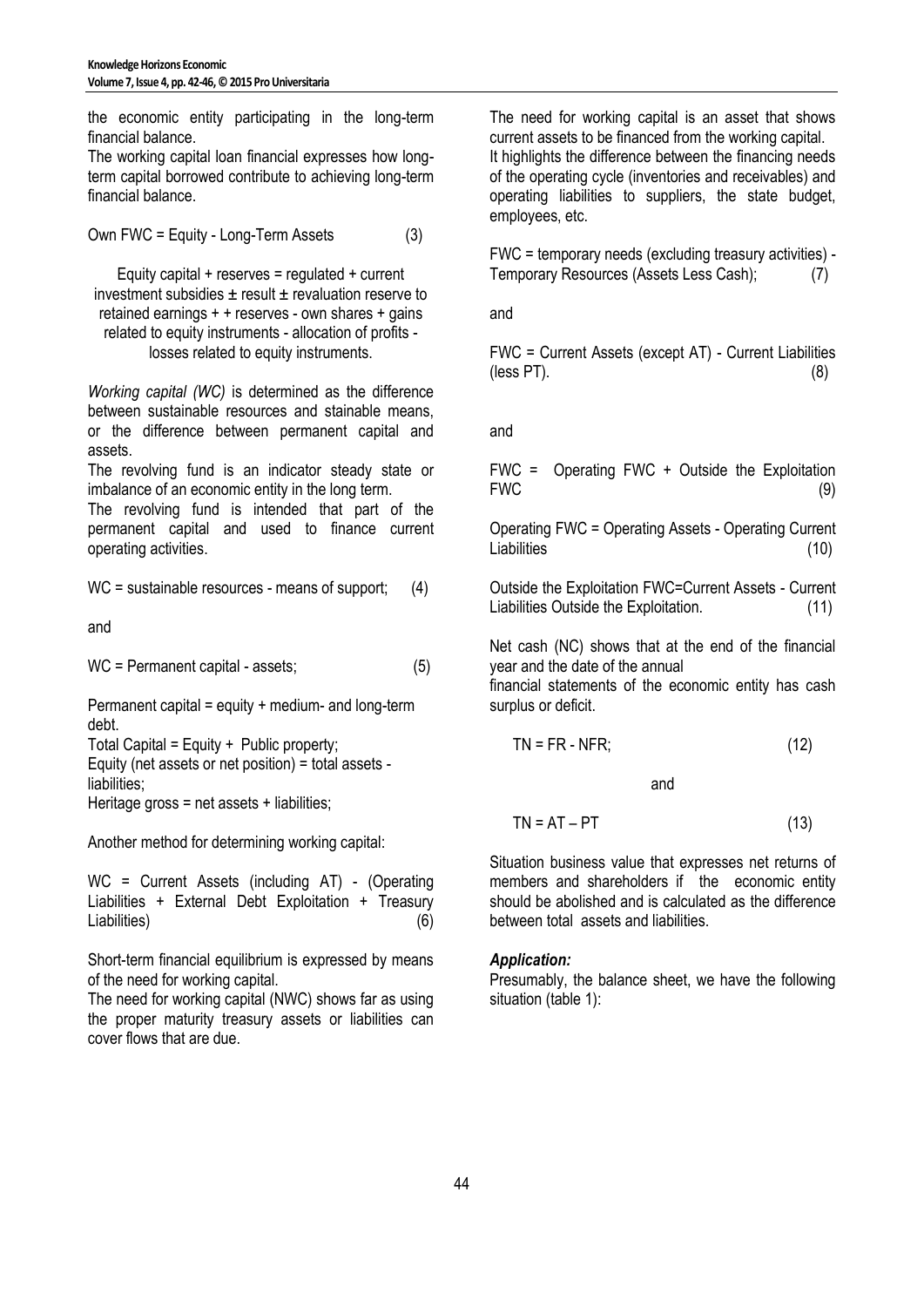| <b>ASSETS</b>              | <b>AMOUNTS</b> | <b>LIABILITIES</b>       | <b>AMOUNTS</b> |
|----------------------------|----------------|--------------------------|----------------|
| Intangible assets          | 200            | Capital                  | 400            |
| Tangible assets            | 500            | Rezervation              | 100            |
| <b>Financial assets</b>    | 100            | Result for the year      | 100            |
| Stocks of raw materials    | 100            | Long-term loans          | 700            |
| Stocks of goods            | 100            | Providers                | 100            |
| Receivables from customers | 100            | Effects payment          | 30             |
| <b>Received Effects</b>    | 150            | VAT payment              | 70             |
| Deductible VAT             | 50             | Credits in the current   | 100            |
| Sundry debtors             | 150            | account                  |                |
| House in lei               | 100            |                          |                |
| Bank foreign exchange      | 50             |                          |                |
| <b>TOTAL ASSETS</b>        | 1600           | <b>TOTAL LIABILITIES</b> | 1600           |

Table 1. *Situation of assets and liabilities*

Determine:

a) Net situation (SN);

b) financial working capital by the two methods;

c) its working capital and working capital loan;

d) the need for working capital;

e) net cash;

f) the manner in which the financial balance.

Solution:

a)Situation net = total assets - liabilities = 1600 - (700  $+ 100 + 30 + 70 + 100 = 600$  lei;

b)

b1) FWC = long-term liabilities - long-term assets; so,

FWC = company's liabilities to the unit for more than one year - term assets with liquidity of more than one year  $=$  (equity  $+$  capital borrowed for a period longer than one year) - (property + other intangible assets that are a liquidity assets but more than one year) =  $\alpha$  (capital + reserves + profit or loss + long-term loans) - fixed =  $1300-$ 800 = 500 lei.

b2) FWC = Current Assets (including AT) - Current Liabilities (including PT);

 $AT = actual$  liquidity (availability) + potential liquidity (investment securities) =  $100 + 50 = 150$  lei;

PT = Current bank loans = 100 lei;

Assets = inventory + receivables customers received + effects + VAT deductible + sundry debtors =  $(100 + 100) +$  $100 + 150 + 50 + 150 = 650$  lei

Current Liabilities = providers + effect payment + VAT payment = 100 +30 + 70 = 200.

FWC = (650 + 150) - (200 + 100) 800-300 = 500 lei.

c) Own FWC = Equity - long-term assets =  $(capital +$ reserves + profit or loss) - fixed = (400 + 100 + 100) - (200  $+ 500 + 100$  = 600-800 = -200 lei

Borrowed FWC = FWC – Own FWC = 500 - (-200) = 700 lei

d)FWC = Current Assets (except AT) - Current Liabilities (less  $PT$ ) = (stock + customer claims received + effects + VAT deductible + sundry debtors) - (suppliers + effects payment + VAT Payment) = (100 + 100 + 100 + 150 + 50  $+ 150$ ) - (100 + 30 + 70) = 650-200 = 450 lei

e)TN = FR - FWC = 500-450 = 50; or TN =  $AT - PT = 150-100 = 50$  lei.

f)FWC = 450 lei FR = 500 lei  $TN = 50$  lei

The need for working capital is financed entirely from the working capital, resulting in a surplus of cash.

### **3.Conclusions**

Diagnosis applicable business is a preliminary step to fixing the process, and allows the knowledge of their core business, realized or unrealized potential entity.

Components of comprehensive diagnosis of the type of business must respond influencing factors, and the intended purpose of the evaluation.

In French literature discusses the following diagnoses: environment entity (situation, business environment, economic and financial environment), profitability, solvency funding. In literature, especially in Anglo-Saxon practice assessments, diagnosis role global, or at least some components already mentioned, is much lower,